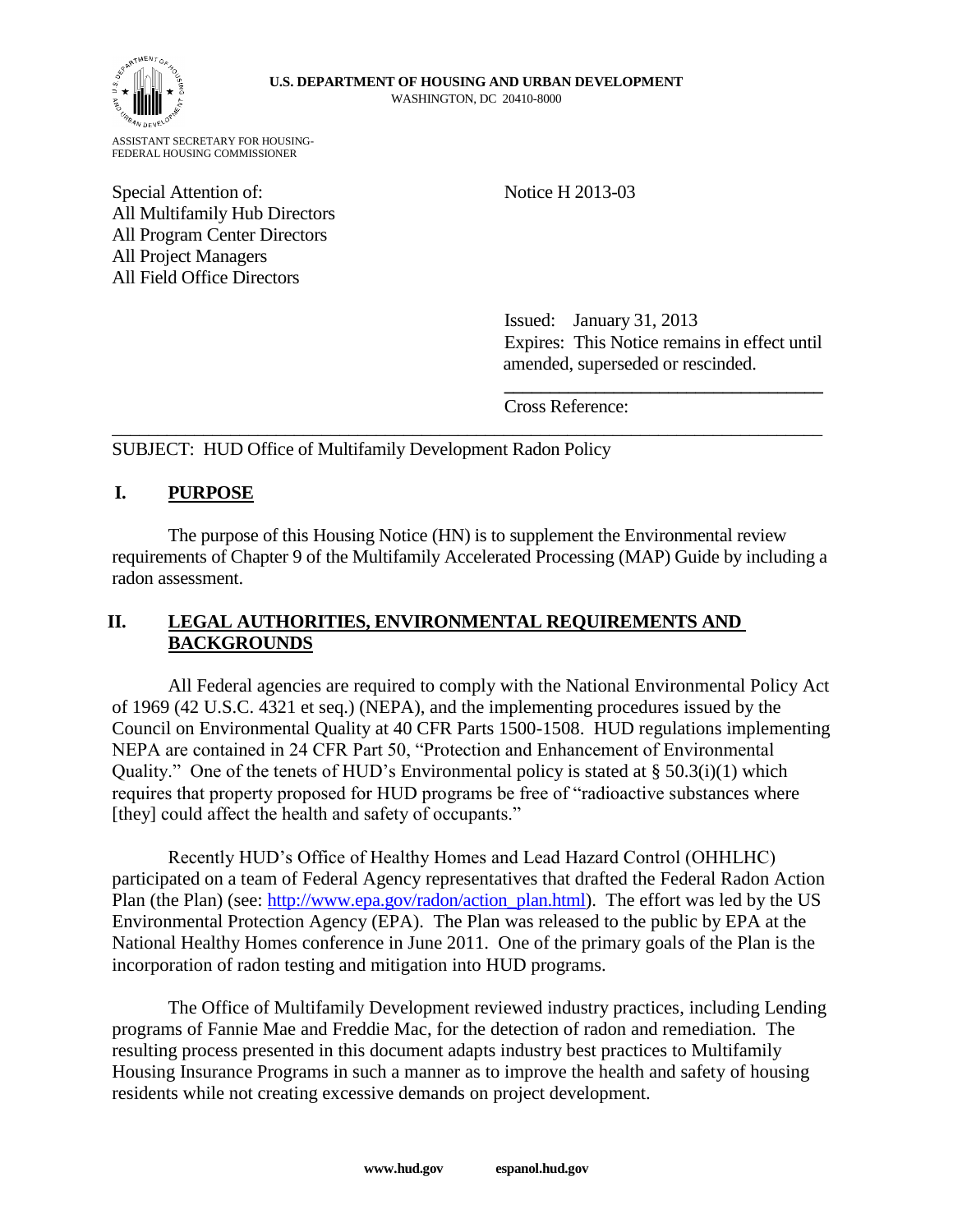## **III. HOUSING AND RADON**

One common constituent of soil and rock is the unstable natural element uranium which decays into other elements, which themselves decay further. One of the decay products is radon, a colorless, odorless gas. Under certain natural conditions, the radon gas can enter surface soils and become part of the "soil gas" environment, which then can enter the air, including air inside of buildings. While the amount of uranium, as well as the likelihood that radon will become a soil gas that can be released into the air rather than be retained (adsorbed) on soil particles, varies depending on geologic conditions, there is no part of the country that is immune from its presence. When soil gas that contains radon enters a building, radon and its decay products are either directly inhaled, or attached to dust on walls, floors and in the air, which then can be inhaled. These decay products then undergo further decay, resulting in the release of subatomic alpha particles. This alpha particle radiation can cause mutations in lung tissue which can lead to lung cancer. The risk of contracting lung cancer from radon increases with an increase in the concentration of radon in the air that is breathed by building occupants. In fact, radon exposures are estimated to cause 21,000 lung cancer deaths each year in the United States.<sup>1</sup>

EPA recommends mitigation for residences with radon concentrations at or above 4 picocuries per liter of air (pCi/L).<sup>2</sup> The best way to mitigate radon is to prevent it from entering a building in the first place. Radon generally poses the greatest risk to occupants living at or below ground level. Occupants on the lower levels of structures are at risk of excess exposure if radon levels are elevated and these structures are not appropriately mitigated, or if they occupy new construction in areas with high radon that is not built using radon resistant construction methods.

The following requirements discuss the process for identification and mitigation of radon in new FHA Multifamily Insured mortgage applications.

## **IV. REQUIREMENTS**

A. General

 $\overline{a}$ 

- 1. Radon Report.
	- a. The Radon Report shall be required for all MAP or TAP (Traditional Application Processing) applications, unless an exception listed in Section IV.A.3 applies.
	- b. The Radon Report shall be included in the pre-application, or application, as applicable, as an addendum to the Environmental Report required at Section 9.5 of the MAP Guide.

<sup>&</sup>lt;sup>1</sup> EPA Assessment of Risks from Radon in Homes, June 2003, publication number EPA 402-R-03-003, *available at* [http:www.epa.gov/radiation/docs/assessment/402-r-03-003.pdf.](http://www.epa.gov/radiation/docs/assessment/402-r-03-003.pdf)

<sup>2</sup> EPA. A Citizen's Guide To Radon, May 2012, publication number EPA 402/K-12/002, *available at* [http://www.epa.gov/radon/pdfs/citizensguide.pdf.](http://www.epa.gov/radon/pdfs/citizensguide.pdf)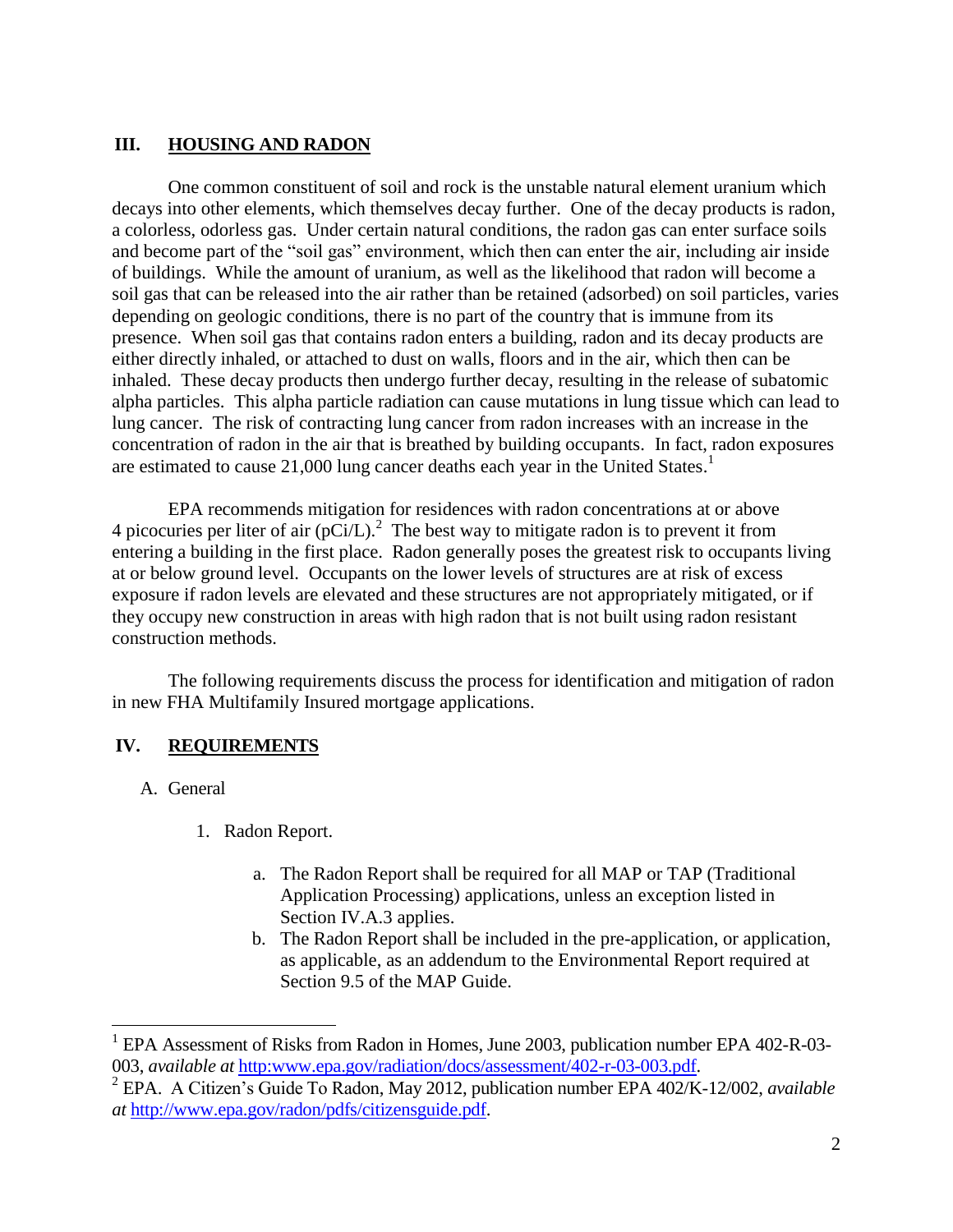- c. Contents. The Radon Report shall include the results of any testing performed, the details of any mitigation deemed necessary, and the timing of any such mitigation. An amended Radon Report must be issued if the testing and/or mitigation must occur after application according to the requirements below.
- 2. Radon Professional.
	- a. All testing and mitigation must be performed under the supervision of a Radon Professional.
	- b. Radon Certification/License of the Radon Professional is required as follows:
		- 1. Certification from either the American Association of Radon Scientists and Technologists (AARST) National Radon Proficiency Program (NRPP) or the National Radon Safety Board (NRSB), and
		- 2. Certification/License from the state in which the testing or mitigation work is being conducted if the state has this requirement.
- 3. Exception to the requirements of this Notice.
	- a. A Radon Report is not required if a Radon Professional concludes that neither testing nor mitigation is necessary based on a physical inspection of the property, the characteristics of the buildings, and other valid justifications. An example of a valid justification is having only a garage on the surface level that is open to the air and is fully ventilated. Any such justifications as to why neither testing nor mitigation is necessary must be provided in the Environmental Report required at Section 9.5 of the MAP Guide.
	- b. A Radon Report is not required for Section 223(f) refinance project applications that have a low radon risk. To determine whether the project's radon risk is low, the lender must first establish that the project is located in Zone 3 of the EPA Map of Radon Zones (available at: [http://www.epa.gov/radon/zonemap.html\)](http://www.epa.gov/radon/zonemap.html). Then the lender must consult any published and readily available state or local radon potential data or maps to confirm the radon risk is low. If such information indicates a low radon risk, the lender must provide appropriate documentation in the Environmental Report that a Radon Report is not required.
	- c. A Radon Report is not required for Section 223(a)(7) project applications.
	- d. Applicants are encouraged to test for radon even if a Radon Report is not required per the exceptions in IV.A.3.a, b, or c. Any such testing must follow the Testing Protocols of IV.A.4 and Resident Notification protocols of IV.A.5 and must then be incorporated within a Radon Report as described within this Notice. If the results of such testing indicate levels of radon above the threshold for unacceptability, mitigation per this Notice is required, with the mitigation requirements for Section 223(a)(7) projects the same as those for Section 223(f) projects.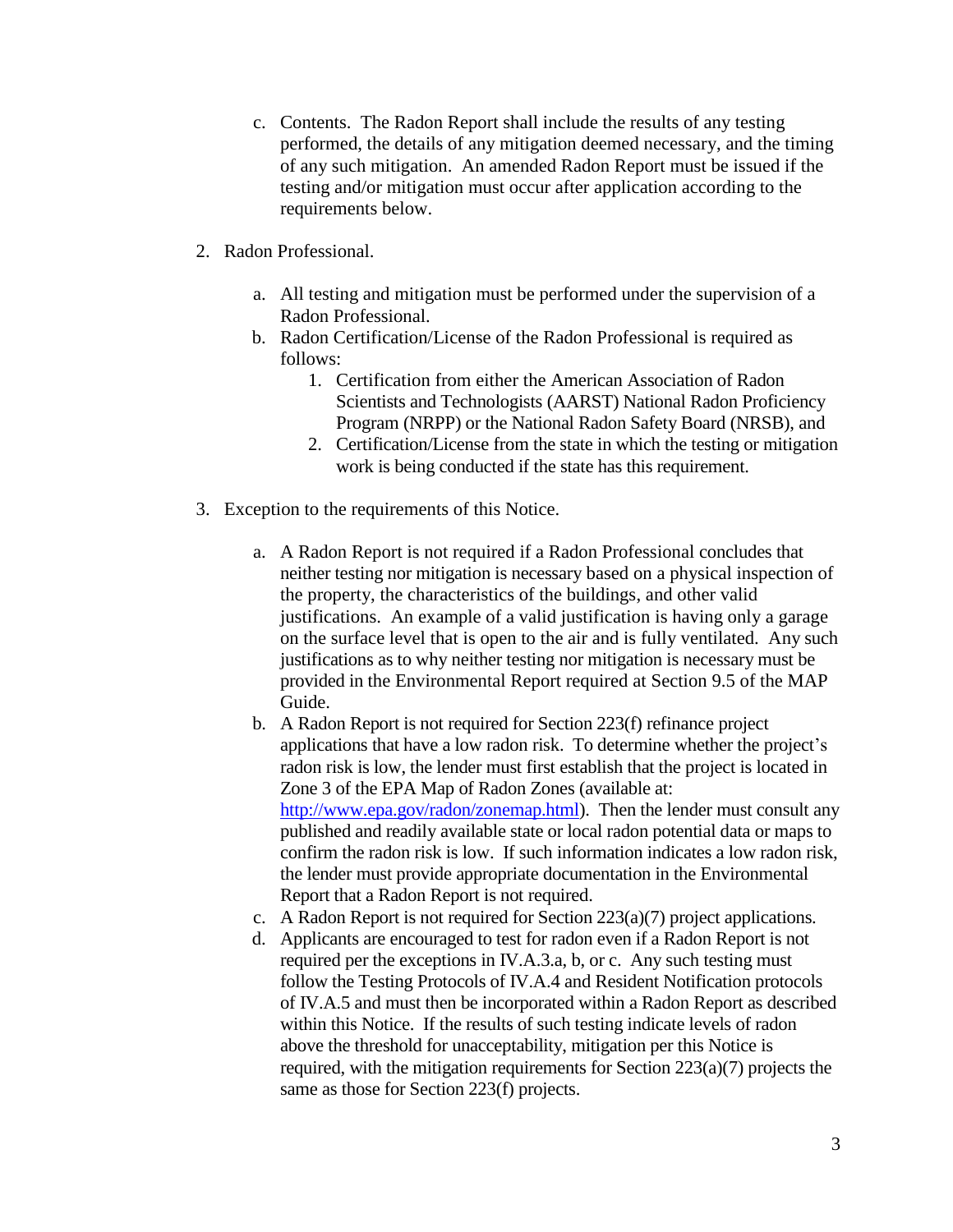- 4. Testing Protocols.
	- a. Radon testing must follow the protocols set by the American Association of Radon Scientists and Technologists, Protocol for Conducting Radon and Radon Decay Product Measurements in Multifamily Buildings (ANSI-AARST MAMF-2010, Section III (or similar section in the most recent addition) (available at [http://www.aarst.org/bookstore.shtml\)](http://www.aarst.org/bookstore.shtmlStandards/E2121.htm).
		- 1. Exception: With reference to Section III.3.1 of ANSI-AARST MAMF-2010 (or similar section in the most recent edition), the minimum number of apartments to be tested shall be at least twenty-five percent of randomly selected ground level units.
	- b. Threshold for unacceptability: 4.0 picocuries per liter (4.0 pCi/L) based on initial and any confirmatory testing, if performed.
- 5. Resident Notification.
	- a. Testing. Residents of all new applications for Multifamily MAP and TAP programs shall be informed of forthcoming testing in the manner described in ANSI-AARST MAMF-2010, Section II.B and Section III.2.2.1 (or similar sections in the most recent edition).
	- b. Mitigation. Residents shall be informed both prior to and after mitigation activities. In the case of new construction, incoming residents shall be informed of radon mitigation activities.
- 6. Mitigation Standards. The Radon Professional must assure that mitigation, when required, conforms to the following standards.
	- a. Existing buildings: ASTM E 2121-11 (or most recent edition), Standard Practice for Installing Radon Mitigation Systems in Existing Low-Rise Residential Buildings (available at [http://www.astm.org/Standards/E2121.htm\)](http://www.astm.org/Standards/E2121.htm).
	- b. New construction: ASTM E 1465-08a (or most recent edition), Standard Practice for Radon Control Options for the Design and Construction of New Low-Rise Residential Buildings (available at [http://www.astm.org/Standards/E1465.htm\)](http://www.astm.org/Standards/E1465.htm).
- 7. High-rise residential buildings. The ASTM mitigation standards at IV.A.6 apply to all high-rise applications subject to this policy. Note: HUD is aware that an ANSI-AARST Radon Mitigation Standard for Multifamily Buildings is being drafted. HUD will consider revising this notice if and when that standard is issued.
- 8. Mitigation timing. For new construction and substantial rehabilitation properties, all mitigation, including follow-up testing, must be completed prior to Final Endorsement. Radon mitigation included as part of Section 223(f) project repairs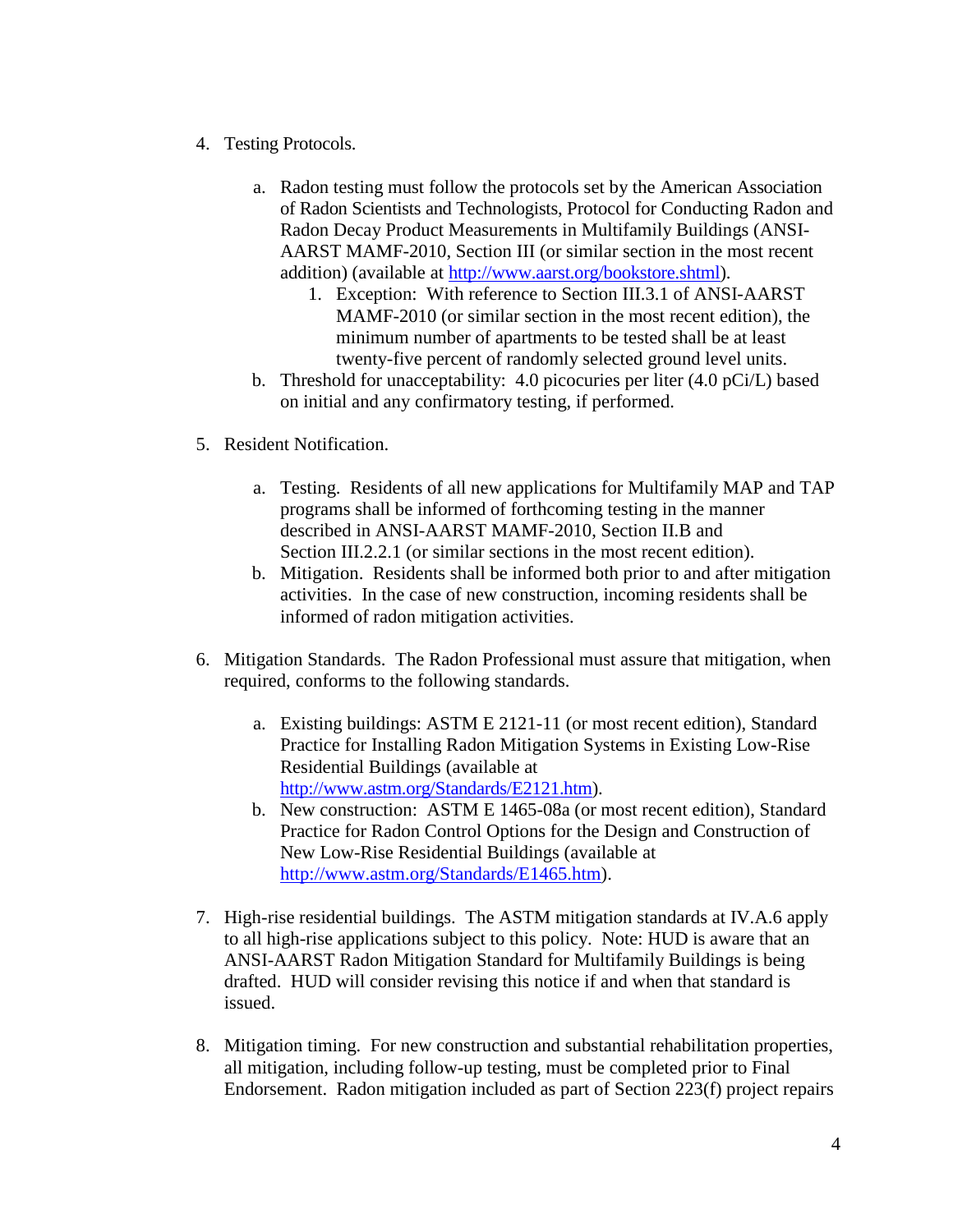must be completed as quickly as practicable, and in any event, no later than 12 months after Initial Endorsement.

- 9. Certificate of completion. A certificate of completion must be submitted and appended to the Radon Report once radon testing and/or mitigation are completed.
- 10. Cost estimate. Use detailed plans and specifications supplied by lender's architectural analyst as required by MAP Guide, Section 5.5, as a basis for the cost estimate. Estimates must reflect the general level of construction costs in the locality where construction takes place. Costs must be projected to the estimated construction start date.
- B. Section 223(f) Refinancing.
	- 1. All Section 223(f) refinancing projects located within high risk (Radon Zone 1) and medium risk (Radon Zone 2) zones must be tested for radon.
		- a. Testing must be performed no earlier than 1 year prior to application submission.
		- b. Exception: The applicant may elect to proceed directly to mitigation without testing.
	- 2. Mitigation.
		- a. Mitigation must follow ASTM E 2121-11(or most recent edition).
		- b. If estimated costs exceed the allowable cost for the Section 223(f) program, the application cannot be approved but may be considered under the substantial rehabilitation program.
- C. Substantial Rehabilitation and Conversions. (Applies to all Radon Zones)
	- 1. Testing prior to substantial rehabilitation or conversion.
		- a. Early testing not feasible. For some proposals, such as a conversion of an existing structure from non-residential to residential, the building envelope may change to such an extent that early testing would not be appropriate and in some cases not possible. If this is the case, proceed directly to mitigation as discussed at IV.C.2.
		- b. Early testing when feasible.
			- 1. Must be performed no earlier than 1 year prior to application submission.
			- 2. If test results are below the threshold, no mitigation is required.
			- 3. If test results are at or above the threshold, mitigation must be built into the project design per IV.C.2a.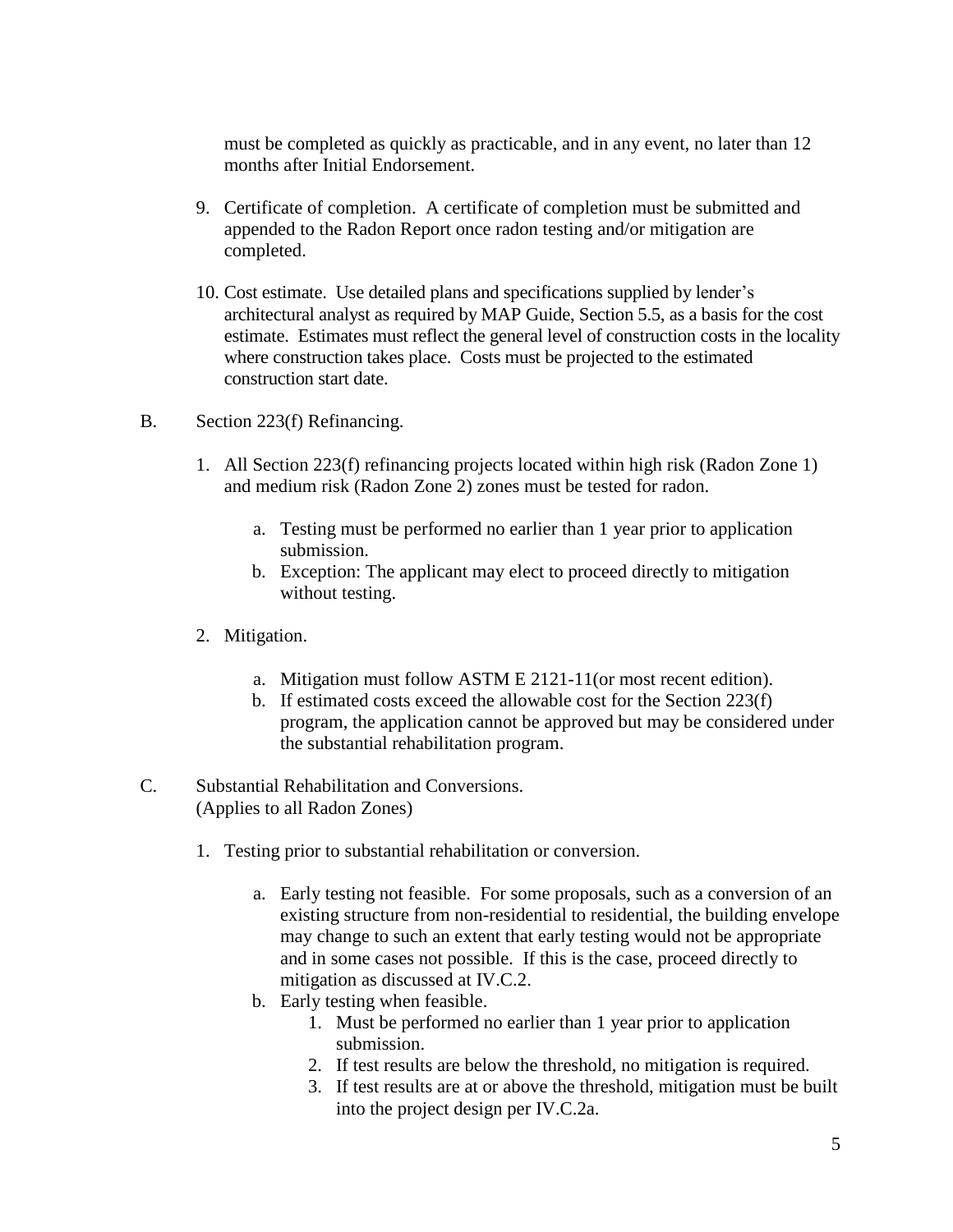- 2. Mitigation.
	- a. If mitigation is built into project design, it must be conducted in accordance with ASTM E 2121-11 (or most recent edition).
	- b. If mitigation is not built into project design, after construction is complete but prior to Final Endorsement, radon testing must be conducted. If testing results are at or above the threshold, retrofit pursuant to ASTM E 2121-11 (or most recent edition) is required.
- D. New Construction.
	- 1. Radon resistant construction is required for all radon zones.
	- 2. Radon Zone 1
		- a. Construction Requirements. All new construction in Radon Zone 1 must meet all of the requirements of ASTM E 1465-08a (or most recent edition) for installation of passive systems.
		- b. Post-construction testing is required prior to Final Endorsement, except as provided at IV.A.3. If testing results are at or above the threshold, conversion from a passive system to a fan-powered system pursuant to ASTM E 1465-08a (or most recent edition) is required.
	- 3. Radon Zones 2 and 3
		- a. Construction requirements.
			- 1. Gas permeable layer. The coarse aggregate permeable layer below the concrete slabs that would carry any radon away from the structure's interior must meet all of the requirements of ASTM E 1465-08a, Section 6.4 (or similar section in the most recent edition).
			- 2. Ground cover. The concrete slabs and plastic membranes that seal the top of the gas permeable layer must meet all of the requirements of ASTM E 1465-08a, Section 6.2 (or similar section in the most recent edition).
			- 3. Foundation walls. Foundation walls must meet all of the requirements of ASTM E 1465-08a, Section 6.3 (or similar section in the most recent edition).
		- b. Post-construction testing is required, except as provided at IV.A.3.
			- 1. Radon testing must be performed after construction is complete, but prior to Final Endorsement.
			- 2. If testing results are at or above the threshold, retrofit based on ASTM E 2121-11 (or most recent edition) is required, with installation of a passive system. If testing results remain above